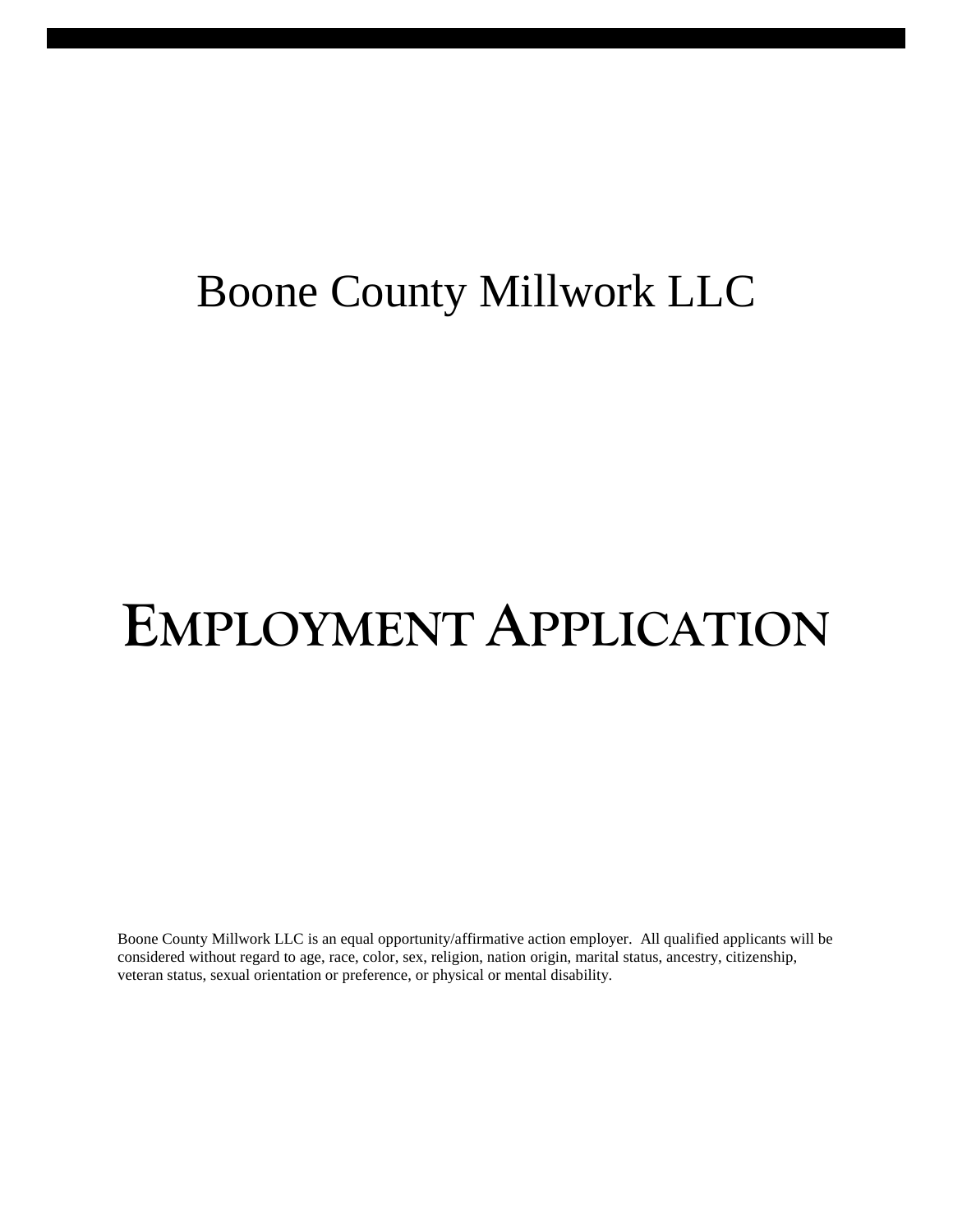| PERSONAL                                                                                                 |              |                                                     |                       |
|----------------------------------------------------------------------------------------------------------|--------------|-----------------------------------------------------|-----------------------|
| Last Name                                                                                                | <b>First</b> | Initial                                             | Social Security#      |
| <b>Mailing Address</b>                                                                                   |              |                                                     | Home Phone $#$        |
| Email address                                                                                            |              |                                                     | Cell Phone #          |
| Position Applied For                                                                                     | Referred By  |                                                     | <b>Salary Desired</b> |
| Have you ever interviewed with this organization or<br>its affiliates before? $\square$ Yes $\square$ No |              | If yes, list date(s), job title(s) & location(s)    |                       |
| Have you ever been employed by this organization<br>$\Box$ Yes $\Box$ No<br>before?                      |              | If yes, list date(s), job title(s) $\&$ location(s) |                       |
| Do you have any relatives employed by this<br>organization or its affiliates? $\Box$ Yes $\Box$ No       |              | If yes, list date(s), job title(s) & location(s)    |                       |
| Are you at least 18 years old?<br>$\Box$ Yes $\Box$ No                                                   |              | If under 18, do you have a work permit?             |                       |

## EDUCATION

| Circle Highest Grade Completed: | High School                      |  |  |
|---------------------------------|----------------------------------|--|--|
|                                 | College, Trade or Business 1 2 3 |  |  |
|                                 | <b>Graduate Studies</b>          |  |  |

| School                                            | Address | <b>Major Studies</b> | Degree, Diploma,<br>License or Certificate |  |
|---------------------------------------------------|---------|----------------------|--------------------------------------------|--|
| <b>High School</b>                                |         |                      |                                            |  |
| College/University                                |         |                      |                                            |  |
| Vocational, Business,<br>Other                    |         |                      |                                            |  |
| <b>List Any Professional Designations</b>         |         |                      |                                            |  |
| Other Special Knowledge, Skills or Qualifications |         |                      |                                            |  |

| <b>For Clerical Applicants Only:</b> |              |              |
|--------------------------------------|--------------|--------------|
| Do you type? $\square$ Yes           | $\square$ No | If yes, WPM: |
| Computer Skills (Hardware/Software)  |              |              |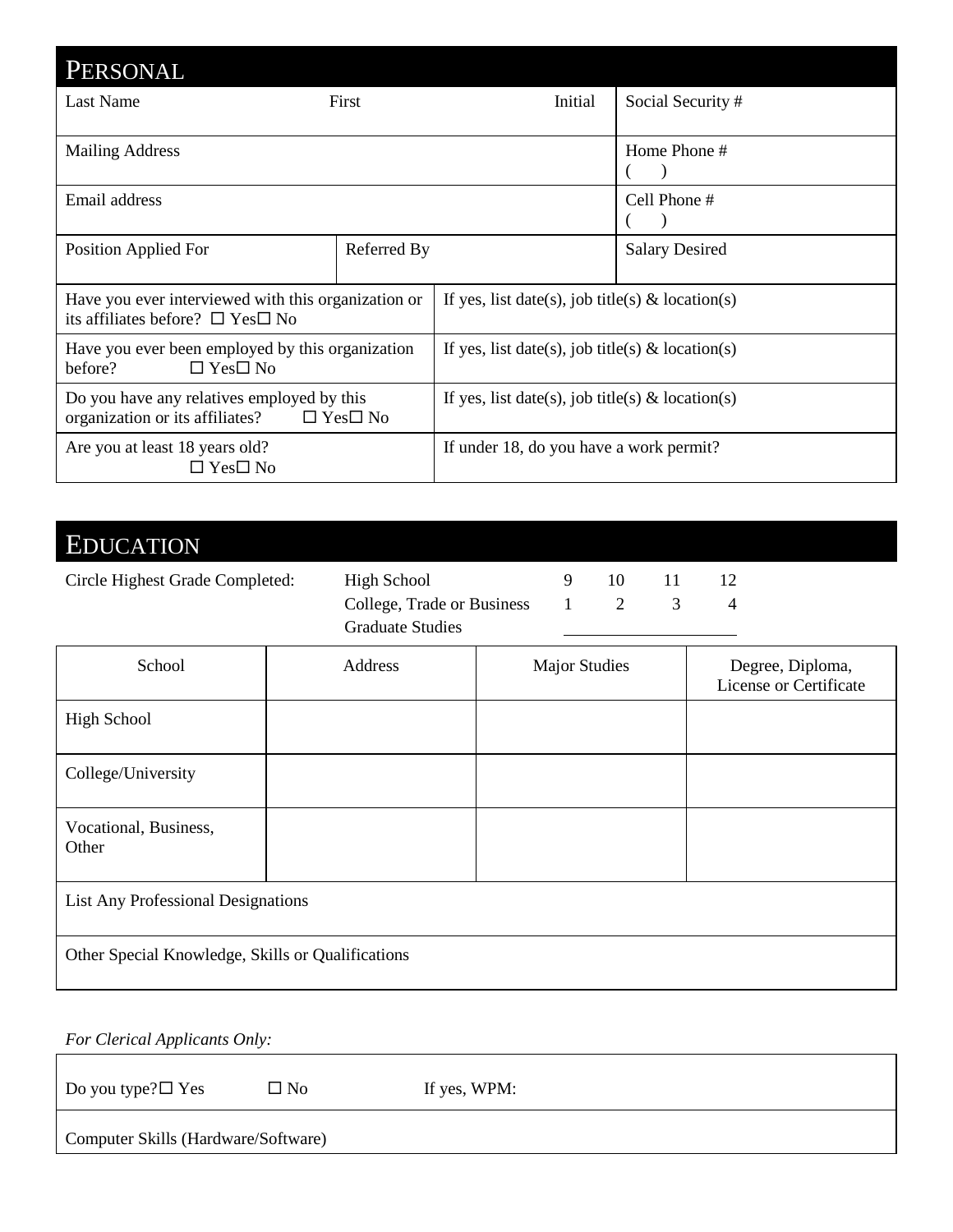### EMPLOYMENT HISTORY

List all jobs for the past 10 years, starting with the most recent position. All information **must** be completed. You may attach a resume, but not in place of completing the required information.

| <b>Employed From</b>      | <b>Employer Name</b>    | <b>Supervisor Name</b> | <b>Starting Salary</b> |
|---------------------------|-------------------------|------------------------|------------------------|
| <b>Employed Until</b>     | <b>Employer Address</b> | Supervisor Phone #     | <b>Ending Salary</b>   |
| Job Title                 |                         | Reason for Leaving     |                        |
| Duties & Responsibilities |                         |                        |                        |
|                           |                         |                        |                        |

| <b>Employed From</b>      | <b>Employer Name</b>    | <b>Supervisor Name</b> | <b>Starting Salary</b> |
|---------------------------|-------------------------|------------------------|------------------------|
| <b>Employed Until</b>     | <b>Employer Address</b> | Supervisor Phone #     | <b>Ending Salary</b>   |
| Job Title                 |                         | Reason for Leaving     |                        |
| Duties & Responsibilities |                         |                        |                        |
|                           |                         |                        |                        |

| <b>Employed From</b>      | <b>Employer Name</b>    | <b>Supervisor Name</b> | <b>Starting Salary</b> |
|---------------------------|-------------------------|------------------------|------------------------|
| <b>Employed Until</b>     | <b>Employer Address</b> | Supervisor Phone #     | <b>Ending Salary</b>   |
| Job Title                 |                         | Reason for Leaving     |                        |
| Duties & Responsibilities |                         |                        |                        |
|                           |                         |                        |                        |

| <b>Employed From</b>      | <b>Employer Name</b>    | <b>Supervisor Name</b> | <b>Starting Salary</b> |
|---------------------------|-------------------------|------------------------|------------------------|
| <b>Employed Until</b>     | <b>Employer Address</b> | Supervisor Phone #     | <b>Ending Salary</b>   |
| Job Title                 |                         | Reason for Leaving     |                        |
| Duties & Responsibilities |                         |                        |                        |
|                           |                         |                        |                        |